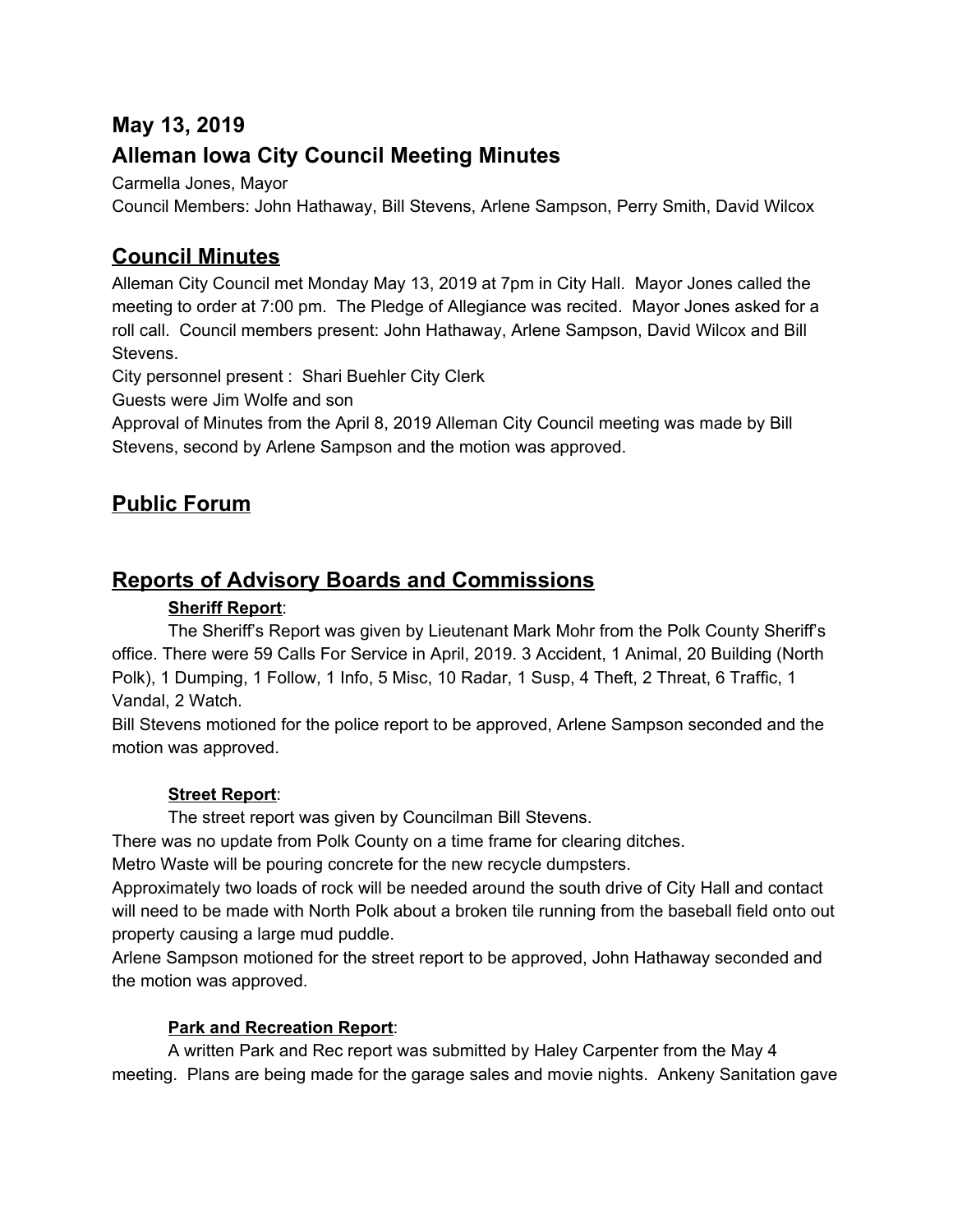a \$200. Donation to be a sponsor of Alleman Family Movie Night. Park and Rec has started planning the 50th year celebration on Alleman. The event will take place in 2023. Bill Stevens motioned for the Park and Rec report to be approved, David Wilcox seconded and the motion was approved.

### **Planning and Zoning Report**:

There was no Planning and Zoning meeting in April .

### **Board of Adjustments Report**:

The Alleman Board of Adjustments met April 29 to discuss the signage request for Campus Auto. The sign was approved at the smaller requested size. Bill Stevens motioned for the Board of Adjustment report to be approved, John Hathaway seconded and the motion was approved.

### **Approval of Financials and Invoices**:

Financials were presented for the month of May. Bill Stevens made a motion for the finances and invoices to be approved, David Wilcox seconded and the motion was approved.

### **ADMINISTRATIVE BUSINESS**

Mayor Jones and Councilman Hathaway met with Dr Mart and Mr Carroll of North Polk Schools along with representatives from the construction team to discuss the runoff issues from the remodel of the middle school. All parties agree there is a runoff issue and steps to repair are being worked out.

### **Old Business**:

City Lawyer James Thornton Still working on the City Hall property land title

McClure Engineering Proposal

Alleman's Removal from Dart July 1 2019

### **New Business**:

### **Adjourned**:

At 7:30pm John Hathaway asked it there was any further city business. All Ayes and Mayor Carmella Jones closed the May Council Meeting.

Next Council Meeting will be June 10, 2019 7pm.

Respectfully Submitted By Shari Buehler City Clerk